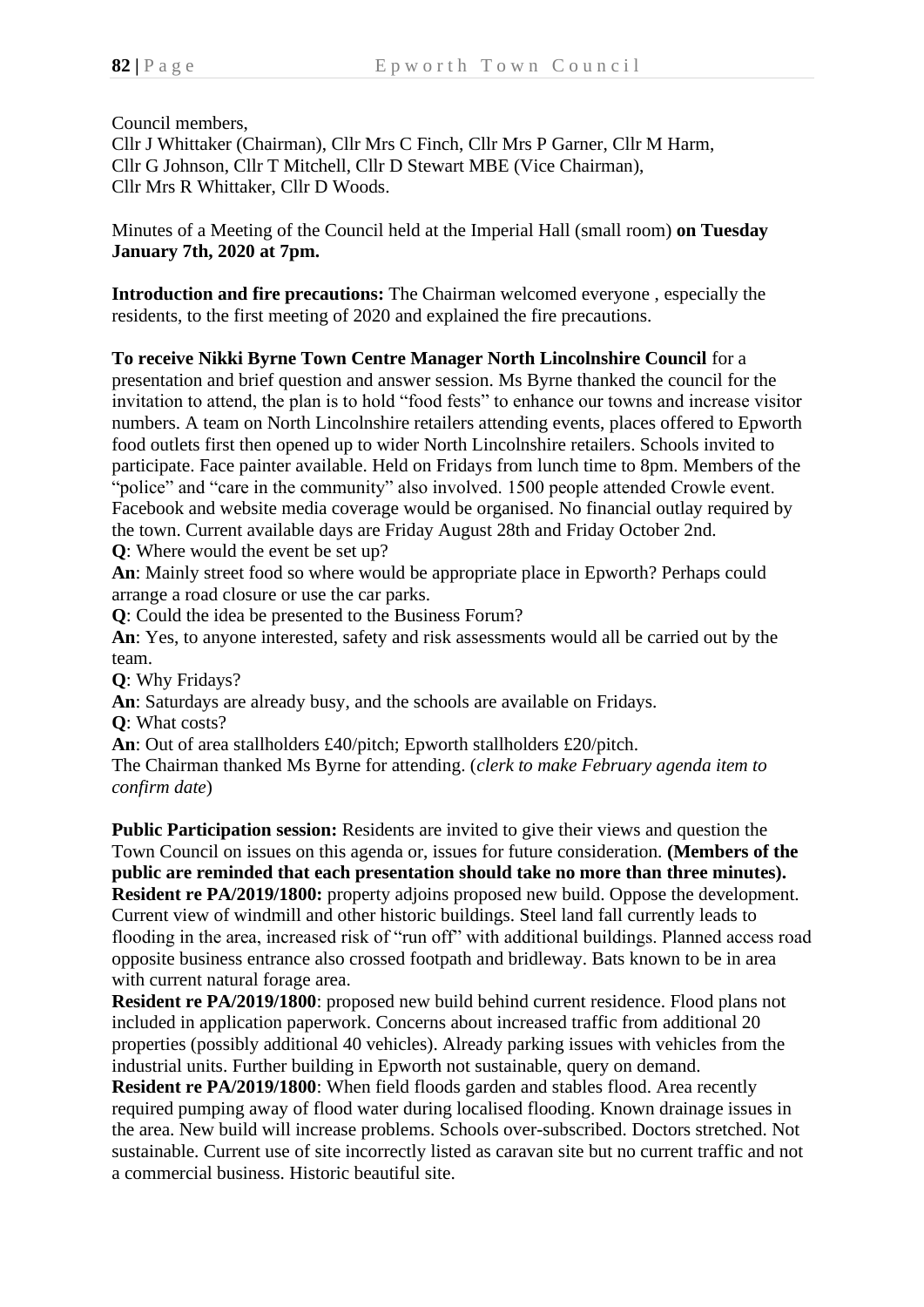**Resident re PA/2019/1800**: Support other speakers. North Lincolnshire Council target for housing land supply already reached, build not necessary. Concerned about three grade 2 listed buildings and special historic landscape, the Heritage Statement acknowledges a level of harm. Also access onto the industrial estate a concern. Public interest questioned.

**Resident re Thurlow Grant application**: Centenary year for the charity hope that the council would look favourably on the grant application.

**Chairman's response to public participation**: Epworth Town Council not able to comment only 6 of 9 councillors in attendance, 5 required to be quorate (*to make decisions*) 3 others with prejudicial interests so fewer than five able to discuss the application. An extension in time to respond has been requested, if granted an additional planning meeting will be called in order to formulate a response.

**To receive Sarah Hewson Humberside Police Intelligence Unit** for a presentation and brief question and answer session: Not present.

The following paragraph was read out:

**This Council supports the rights of anyone to record this meeting but advises that anyone so recording cannot disrupt the meeting by means of the recording and expresses hope that the person (or persons) carrying out the recording have obtained the necessary legal advice, for themselves, to ensure they understand the rights of any member of the public who may be present who do not wish to be filmed or recorded.**

**01.01.20 To record the Names of Members, Present.** Cllr J Whittaker presiding **Cllrs:** Garner, Harm, Johnson, Mitchell & R Whittaker Also, in attendance Clerks C Maguire & C McRoy; one member of the press and 8 residents.

**02.01.20 Apologies for absence** were received from Cllrs Finch, Stewart & Woods.

**03.01.20 To receive Declarations of Interest by any member of the Council** in respect of the agenda items listed below. Members declaring interests should identify the agenda item and type of interest being declared. *(Localism Act 2011 Code of Conduct).* Cllr R Whittaker personal and prejudicial interest in PA/2019/1800 Cllr Johnson personal and prejudicial interest in PA/2019/1800 Cllr Mitchell personal interest in all items relating to planning as a ward councillor Personal interest in item 14 Epworth Heritage Group Cllr J Whittaker personal and prejudicial interest in PA/2019/1800

**04.01.20 To note dispensations** given to any member in respect to items on the agenda *Localism Act 2011 and the Code of Conduct*). None requested.

**05.01.20 To receive the Chairman's Announcements** *(for information only)*. The Chairman announced that he had received an invitation from the Epworth British Legion to attend their dedication service on Saturday April 25th at St Andrews Church at 2pm followed by refreshments, all members and their partners are invited, please advise the clerk if you wish to attend as numbers are required for catering purposes. The Chairman described the Christmas Lights as "fantastic" and the Christmas Market as "brilliant" saying that there were many exciting things planned for the year ahead with a weekend long music festival at the Showground in May, Epworth Music day, the VE Day Celebrations and the Epworth Show, it was an exciting year to come.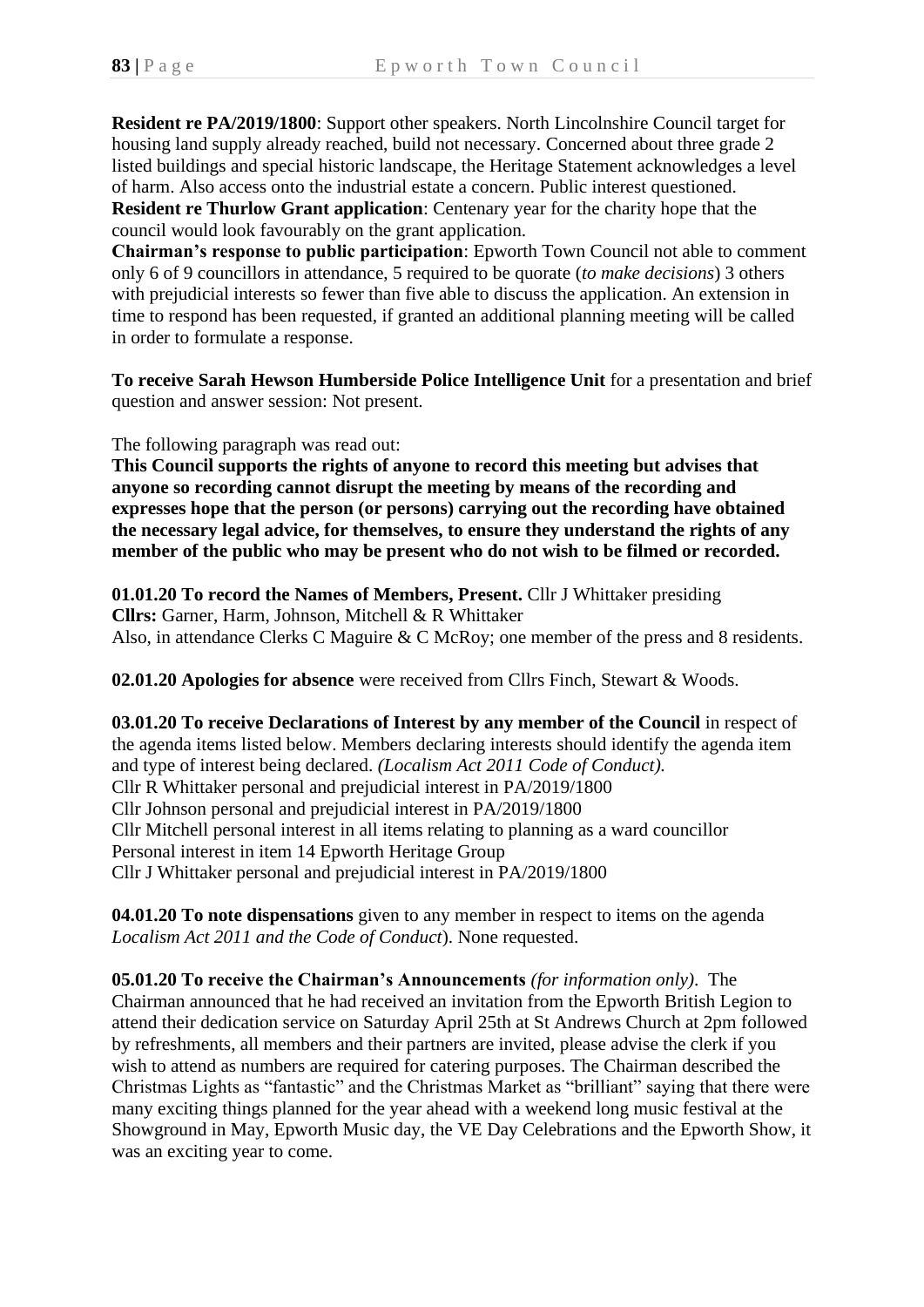**06.01.20 To receive reports from Ward councillors** (*for information only*). Following the flood Cllr Mitchell had had a meeting with residents on January 2nd with "7Trent", explaining that North Lincolnshire Council was the lead flood agent he would be attending a liaison meeting on January 24th where an action plan was to be presented. On January 28th he would be attending a Drainage Board meeting. As lead "snow warden" he was concerned to check that all salt bins had been refilled. (*the clerk said that the council had been advised before Christmas that this was being done*). Cllr Mitchell would attend a Ward meeting and coffee morning at St Andrews. Cllr Mitchell asked if any councillor was aware of incidents with deer crossing roads at any point where warning notices could be displayed. Litter picking dates were to be arranged. Finally, he asked councillors to report any potholes via the portal or report to him if residents unable to use the portal.

# **07.01.20 To receive the Clerk's Report** *(for information only).*

Parking issue Manor Court car park: 23<sup>rd</sup> December, the clerk has been contacted by a resident complaining of a vehicle parked in the same place in the car park for some time (possibly months) item referred to NLC car parking who have replied that this is a police matter. Item referred to Cllr Mitchell to follow up. Item also referred to local police (Epworth) for investigation.

**Min 13.12.19 Planning: PA/2019/1969 and 1935**: due to clerks' absence from work responses not sent

**Min 18.12.19 Computer back-up** purchase order sent to B Sass December 24th; new system installed December 31st

**Min 16.12.19 Community Speedwatch**: Cllr Mitchell liaising with Belton Parish Council clerk, currently, nothing for Epworth Town Council clerks to do .

**Min 15.12.19 Amberol hanging baskets** and brackets ordered 6<sup>th</sup> January 2020

**Min 19.12.19 Heritage letter of support**: clerk is in contact with Peter Barnard for additional information and contact details for the letter and information for "facebook".

**Tree works NLC applications: PA/2019/1886** Work to trees at Kings Head Croft; amended information sent today (January 7th). Dead elm and cherry trees not required to be added as may be removed under "dead, dying or dangerous" clause

**Min 14.12.19(a) Concrete pad for ASGARD container:** request for builder to measure and quote for enlarged concrete pad put on facebook Jan 6th; 2 replies to date clerk to liaise with builders to visit site and measure for works.

**Woodland Trust tree packs**; article about free trees/hedging plants was put on facebook residents replied however, the strict criteria (public accessibility to projects) meant that none were eligible. **Change of Use Chapel of Rest**: amended information sent 7th January (plans showing existing and proposed use and location map with road names)

**Internal Audit: Richard Dixon**: scheduled appointment Monday February 10th

**Cemetery Lodge Staircase assessment**: appointment with Simpkins Kenny Ltd for staircase survey (purchase order 313 dated 13th November 2019)

**RESOLVED** clerks report noted.

**08.01.20 .To resolve Draft Minutes** of a Meeting of the Council held on Tuesday December 3rd, 2019 copies of which have been previously circulated, for approval and signature. Page 77 of the minutes was amended to remove reference to confidential finance information, with that amendment the minutes were proposed by Cllr Mitchell seconded by Cllr R Whittaker **RESOLVED** a true record and signed by the Chairman.

**09.01.20 To dispose of any business,** if any, remaining from the last meetings. No issues were raised.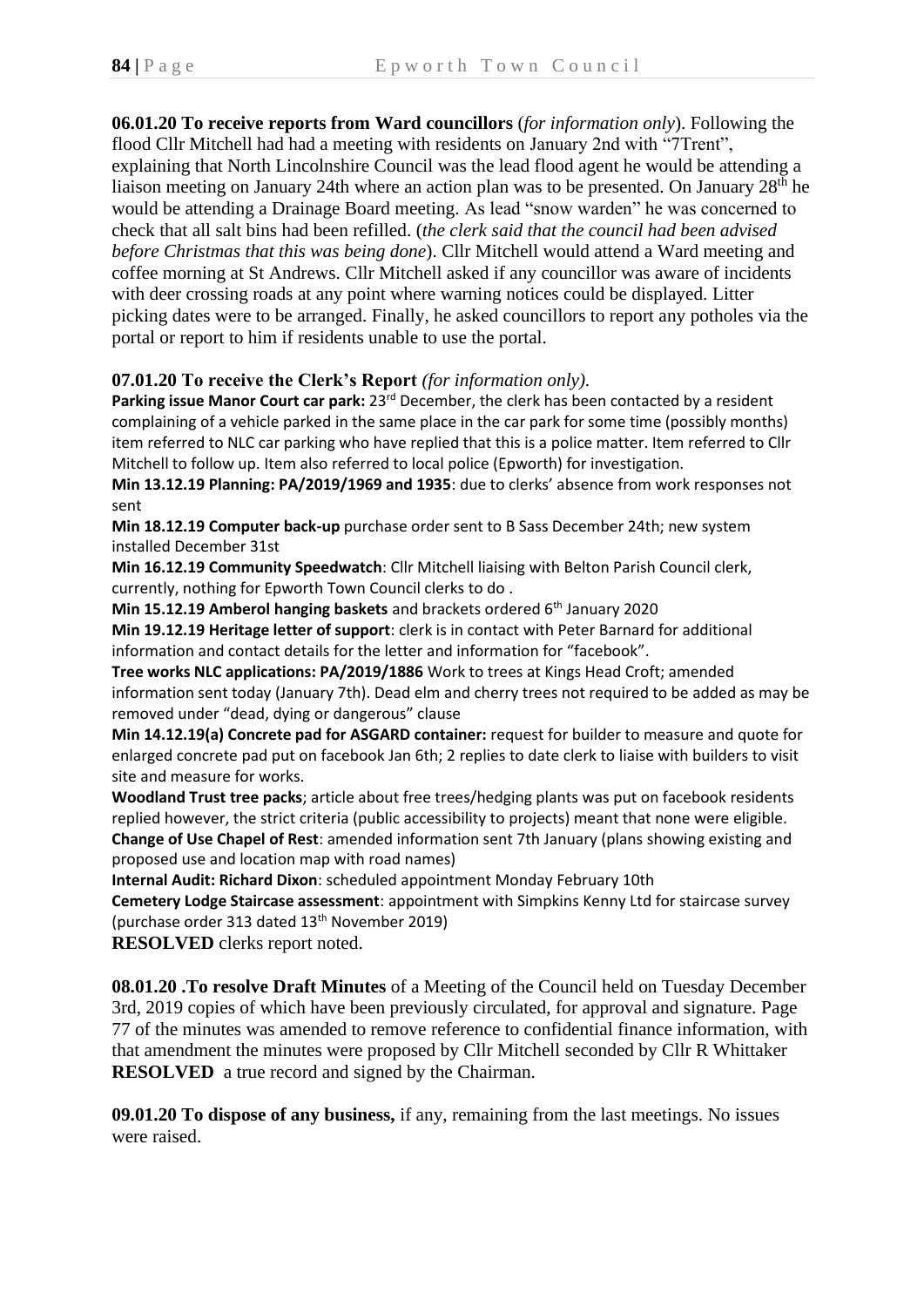**10.01.20 Finance Committee:** to resolve DRAFT minutes of a committee meeting held on Monday December 30th at 7pm for approval and signature. Proposed by Cllr J whittaker seconded by Cllr Mitchell **RESOLVED** a true record and signed by the Chairman.

- **(a) Internal control:** to receive copy November bank statements, the November Receipts & Payments account sheet and the November budget sheet for approval and signature of the Chairman. Proposed by Cllr J Whittaker seconded by Cllr Mitchell **RESOLVED** an accurate record and signed by the Chairman.
- **(b) Committee proposals:**

**To confirm** the transfer of funds from the Business Money Manager account back to the current account*.* Proposed by Cllr Harm seconded by Cllr Mitchell and **RESOLVED** that £20,000.00 (twenty thousand pounds) would be transferred back from the Money Manager account to the current account.

**( c) Precept discussions: to receive DRAFT** budget figures for discussion, amendment and confirmation prior to submission to North Lincolnshire Council.

 £300.00 added to Cemetery Committee budget figures for machinery maintenance, total Cemetery figure then £10,035.00, total expenditure to £91,938.00.

 For estimated year end balance a figure of £800.00 would be allowed for potential burial ground income.

 Proposed by Cllr Johnson seconded by Cllr R Whittaker to defer precept decision until confirmation of precept grant received. **RESOLVED**.

# **(d) North Lincolnshire Council discretionary Support Grant** – to receive the Finance Committee recommendation on the grant support. Terms of the grant read out as follows:

- To have an up-to-date Community Emergency Plan
- Use self-service portal
- Compliance with transparency codes
- Maintain a financial reserves policy
- Consider Neighbourhood Planning
- Continue to work in partnership with NLC

Support grant offered as £2927.00 (two thousand nine hundred and twenty-seven pounds) Proposed by Cllr Mitchell seconded by Cllr Harm **RESOLVED** to accept the grant

# **(e) To resolve Grant applications with committee recommendations for**:  **Epworth Music Day** application (section 137) £1275.00 Proposed by Cllr R Whittaker seconded by Cllr Mitchell **RESOLVED** to grant £1275 and **Epworth Memorial Field** (Thurlow) application (Section 133) £3000.00 Proposed by Cllr Johnson seconded by Cllr Garner **RESOLVED** to grant fund £3000.00

- **(f) Financial Reserves Policy –** to receive DRAFT document with recommendation from Finance Committee. Proposed by Cllr Mitchell seconded by Cllr Garner
- **(g) Electricity accounts**: to propose to mandate the clerks to liaise with Black Sheep Utilities and the electricity supply companies to renew the current contracts. Proposed by Cllr Johnson seconded by Cllr Mitchell **RESOLVED** clerk mandated to renew electricity contracts.
- **(h) BT Business Calls Essentials**: to propose to mandate the clerks to renew the BT telephone/internet Contract (previous minimum period contract ended December 5th, 2019). Proposed by Cllr Harm amended and seconded by Cllr R Whittaker and **RESOLVED** to obtain 3 quotations for the "best deal" and mandate the Finance Committee to make the decision.

# **11.01.20 Internal Control: To receive information regarding payments on the Financial**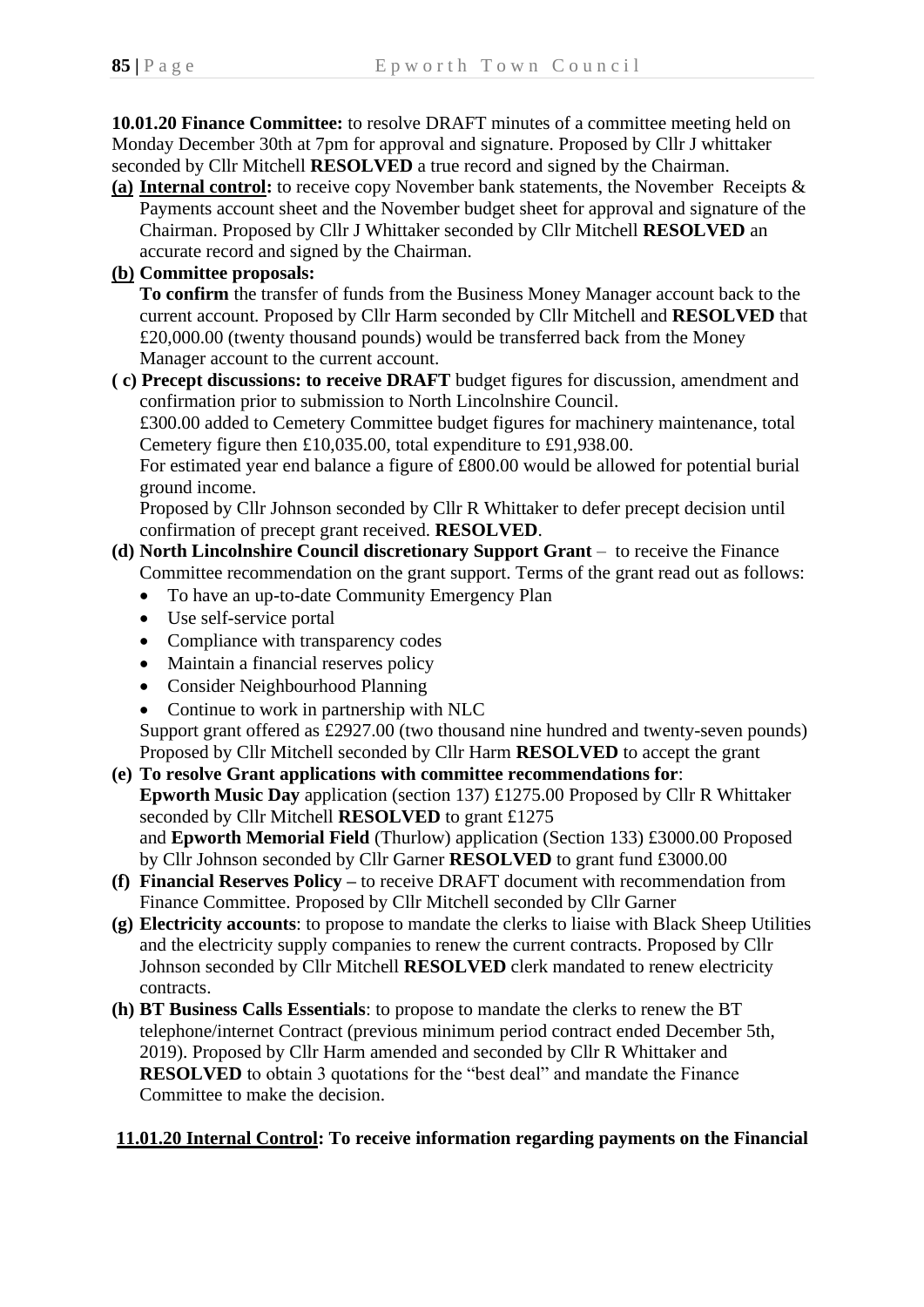**Statements (***such as direct debits and credit payments*) approved by the Town Clerk since the last meeting of the Town Council, under powers granted by the Local Government Act 1972 s101 and in accordance with Council

Policy (*schedule attached*).

**NOTE: banking dates are approximate and may vary from those listed**

|          | <b>Authorised Card</b><br><b>Payments</b> |                                                    |            |        |        |
|----------|-------------------------------------------|----------------------------------------------------|------------|--------|--------|
| 03.12.19 | Request-a-plan                            | Map for planning,<br>Chapel of Rest<br>application | £17.50     | £3.50  | £21.00 |
|          |                                           |                                                    |            |        |        |
|          |                                           |                                                    |            |        |        |
|          | <b>DD payments</b>                        |                                                    | <b>Net</b> | Vat    | total  |
| 01.01.20 | North Lincs. Council                      | Cemetery rates                                     | £53.00     |        | £53.00 |
| 01.01.20 | North Lincs. Council                      | Trade waste collection                             | £21.60     |        | £21.60 |
| 02.01.20 | <b>BT</b>                                 | Telephone & internet                               | £59.30     | £11.86 | £71.16 |
| 18.01.20 | Everflow                                  | Cemetery water                                     | £8.57      |        | £8.57  |
| 25.01.20 | O <sub>2</sub>                            | Mobile phone charges                               | £18.58     | £3.72  | £22.30 |

With a figure corrected proposed by Cllr Mitchell seconded by Cllr Harm **RESOLVED** financial information noted, schedule signed by the Chairman.

# **12.01.20 Internal control: To resolve January cheques for payment** as presented on the

following schedule *(Local Government Act 1972 as amended).*

|        |                          |                         | <b>Net</b> | <b>VAT</b> | Total   |
|--------|--------------------------|-------------------------|------------|------------|---------|
| 104399 | <b>APS Movements</b>     | Regrade Turbary Road    | £500.00    | £100.00    | £600.00 |
| 104400 | R Wilkinson Window       | Cemetery buildings      |            |            |         |
|        | Cleaning                 |                         | £30.00     |            | £30.00  |
| 104401 | Epworth Imperial Hall    | Room hire Dec 3rd       | £22.50     |            | £22.50  |
| 104402 | <b>BRSTech Cheque</b>    |                         |            |            |         |
|        | cancelled for additional |                         |            |            |         |
|        | invoice                  |                         | £0.00      |            | £0.00   |
|        |                          |                         |            |            |         |
| 104403 | <b>ERNLLCA</b>           | Cllr training 2 Cllrs   | £180.00    | £36.00     | £216.00 |
| 104404 | Paul Haywood             | P.Order 293 watering    | £360.00    |            | £360.00 |
|        |                          | planters & P.Order 305  |            |            |         |
|        |                          | 12v water pump plus     |            |            |         |
|        |                          | works associated with   |            |            |         |
|        |                          | replacement hanging     |            |            |         |
|        |                          | basket brackets         |            |            |         |
|        |                          | Desktop computer repair |            |            |         |
|        |                          | and restoration &       |            |            |         |
| 104411 |                          | installation of new     |            |            |         |
|        |                          | computer back-up        |            |            |         |
|        | <b>BRS Tech</b>          | system                  | £380.00    | £76.00     | £456.00 |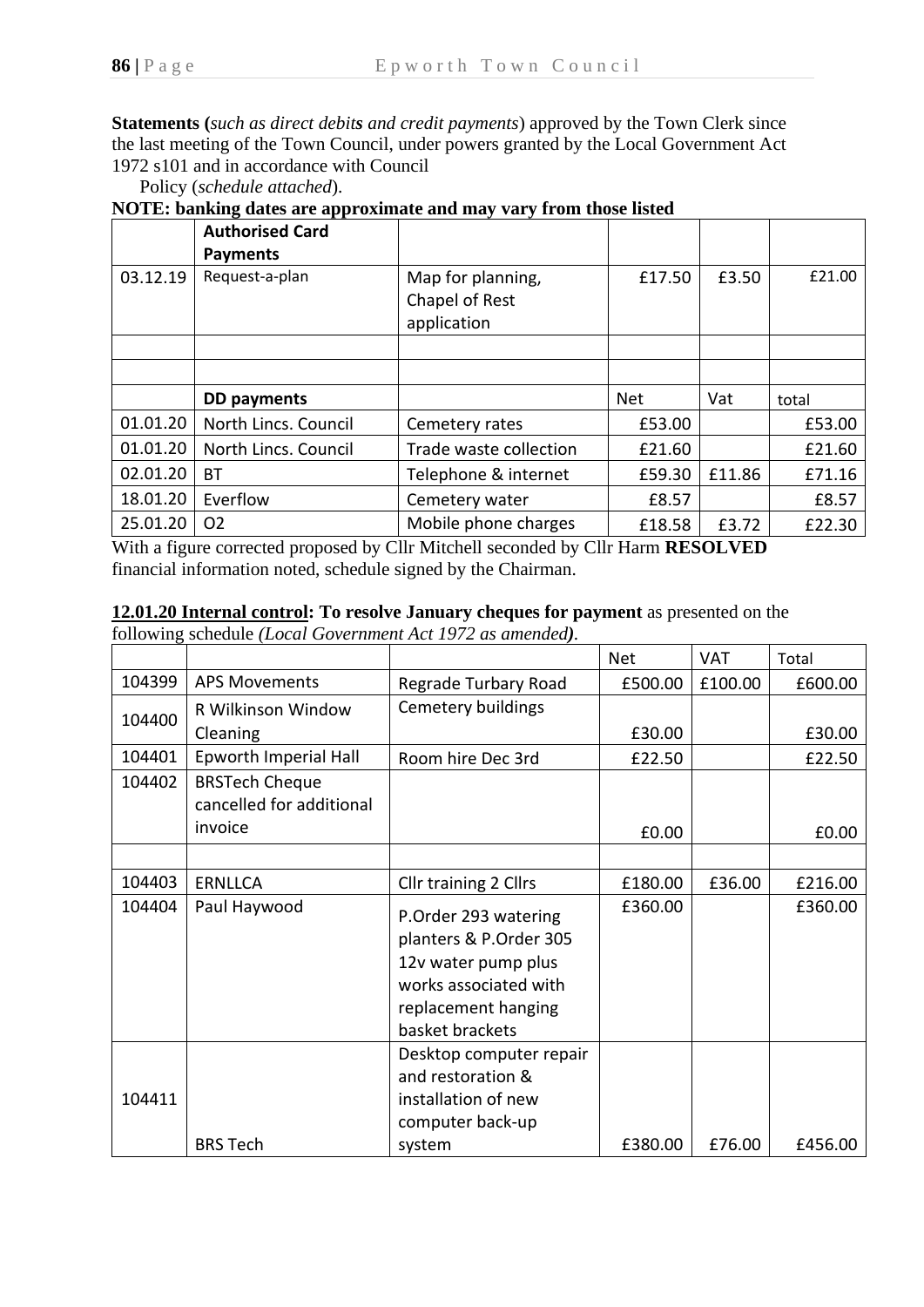| <b>Total cheques for</b> |           |
|--------------------------|-----------|
| payment                  | £1,684.50 |

Proposed by Cllr Mitchell seconded by Cllr Harm **RESOLVED** cheques for payment as presented, schedule signed by the Chairman.

**13.01.20 Planning** (Town & Country Planning Act 1990 as amended**)**

**(a) To resolve: PA/2019/1800** Outline planning permission for a residential development with appearance, landscaping layout and scale reserved for subsequent approval Site location: Land adjacent to Shire Croft, 34 Station Road, Epworth

**NOTED**: due to the number of councillors declaring personal and prejudicial interests the council was unable to submit a response as inquorate.

**(b) To resolve PA/2019/1850** planning permission for the erection of front porch, gable dormers to rear of roof pitch and roof-lights to the front

Site location: 15 Shepherds Croft, Epworth

NOTED: time extension requested but not given, full planning permission granted **NOTE**: request for additional time refused, NLC decision taken, full planning permission granted.

**(c) To resolve PA/2019/2016** planning permission to retain a steel framed agricultural building

Site location: West Hale Farm, Idle Bank, Epworth

Proposed by Cllr R Whittaker seconded by Cllr Harm **RESOLVED** no observations 1 abstention

**(d) To resolve PA/2019/2089** planning permission to retain timber play/storage shed Site location: 28 Hollingsworth Lane, Epworth

Proposed by Cllr Harm seconded by Cllr R Whittaker **RESOLVED** no observations 1 abstention

**(e) To resolve PA/2019/1765** Outline planning permission to erect three dwellings with all matters reserved for subsequent approval

Site location: 9a West End Road, Epworth

Proposed by Cllr Johnson seconded by Cllr R Whittaker **RESOLVED** Epworth Town Council objects to the granting of outline planning permission at this location as permission would lead to backland residential development outside the current development limit and adjacent to historic landscape and in the open countryside.

**(f) To receive** information on planning decisions.

 *NOTE: all planning links sent via email prior to the meeting*

**Full planning permission PA/2019/1019** planning permission for the change of use to a mixed-use development (including A1/A2/A3 & C3) and associated works at former Mowbray Arms, Mowbray Street, Epworth.

**Full planning permission PA/2019/1481** planning permission to site a mobile home as a temporary agricultural worker's dwelling on land north of Stecking Drain, off West End Road, Epworth.

**Full Planning permission PA/2019/1589** planning permission for change of use of mill to residential (Use class C3) at Maws Mill, Belton Road, Epworth.

**Listed Building Consent PA/2019/1603** listed building consent to carry out alterations to mill to form a dwelling at Maws Mill, Belton Road, Epworth.

**Full planning permission PA/2019/1639** planning permission for the change of use of agricultural land to form a petting zoo with associated parking and viewing areas and to change the use of the ground floor of dwelling to a café at Holly Tree Farm, Sandtoft Road, Epworth.

**Full planning permission PA/2019/1718** planning permission to erect extension to existing workshop including mezzanine level and relocation of existing store and associated works at Weinerberger Ltd, Belton Road, Sandtoft.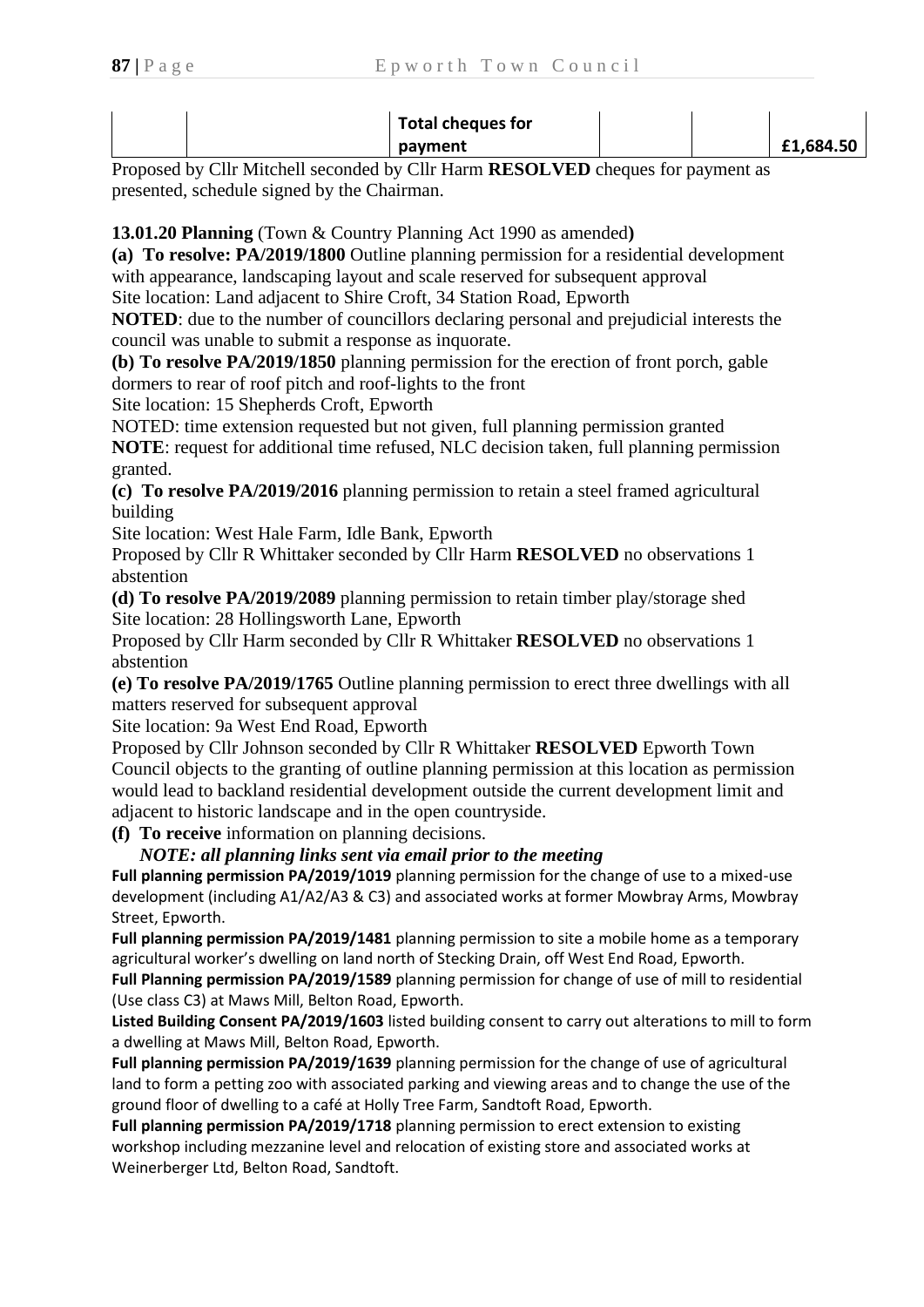**Refusal of consent to cut down or carry out work on trees protected by a tree preservation order PA/2019/1791** to undertake a crown reduction on a beech tree identified as T77 within and subject to Tree Preservation Order at 10 Tottermire Lane, Epworth – reason tree is not dead or in a dangerous condition. Inspection of the tree does not indicate there are any existing safety issues sufficient to justify the proposed works and considered detrimental to the health and visual amenity of the tree.

**Full planning permission PA/2019/1825** planning application to vary condition 2 of PA/2006/0365 to alter the design of the approved dwelling at land adjacent to 106 Burnham Road, Epworth. **Approval of reserved matters PA/2019/1828** approval of reserved matters (access, appearance, landscaping, layout and scale) pursuant to outline application to erect five dwellings at Belton Garden Centre, Sandtoft Road, Westgate, Epworth.

**Full planning permission PA/2019/1848** planning permission to erect single storey side, rear and front extensions, replace conservatory roof with tiles, new additional access drive with dropped kerb, convert garage to respite annex at 14a Lessytoft, West End Road, Epworth.

#### **Planning applications in progress (either dates missed due to clerk's absence or town council applications)**

**PA/2019/1996** Application to undertake various pruning on a sycamore tree identified as T33 subject to and within Tree Preservation (Epworth No.1) Order 1977 – consultation period closed 24/12/19 (1 Queen Street, ONGO Homes)

**Application approved** decision notice received 6th January 2020.

**PA/2019/1881** Application to undertake various pruning on a copper beech, 2 common beech and 2 sycamore trees, identified as T7, T18, T24 & T25 within and subject to Tree Preservation (Epworth No.1) Order 1977 – consultation period closed 27/12/19 (Epworth Cemetery ETC application) **PA/2019/1894** Application to undertake various pruning works on a sycamore, identified as T84 a lime within G5 and 2 limes within G4 all subject to Tree Preservation (Epworth No.1) Order 1977 – Consultation closes 07/01/20 (St Andrew's closed churchyard and Lime Tree Walk – ETC application)

**14.01.20 Epworth Heritage Centre Group – Ivy Andrew Hall:** to receive a request for a copy of the "Valuation Report" commissioned by Epworth Town Council in 2019 (Cllr Mitchell). Proposed by Cllr R Whittaker seconded by Cllr Harm **RESOLVED** copy of report to be made available to the Heritage Centre Group.

**15.01.20 Environment Committee –** to propose that the clerks invoice the Epworth Businesses for hanging baskets for a contribution of £20.00 (twenty pounds) to confirm the number of baskets ordered and paid for prior to the council placing the order. Proposed by Cllr R Whittaker seconded by Cllr Harm **RESOLVED** clerks to invoice businesses for their "contribution" towards the cost of hanging baskets.

**16.01.20 ERNLLCA Annual Garden Party Invitation:** to nominate an attendee. Proposed by Cllr Mitchell seconded by Cllr garner **RESOLVED** that the name of Cllr R Whittaker would be put forward

**17.01.20 North Lincolnshire Council "In Bloom" grant funding:** to discuss the application time limits and procedures and discuss possible projects (re Cllr Mitchell). Proposed by Cllr J Whittaker seconded by Cllr Mitchell and **RESOLVED** to mandate the clerks to work with the Environment Committee to apply and complete the application process.

**18.01.20 Agenda items:** to discuss the process for inclusion of items on the agenda (Cllr Harm). Process discussed and noted reference Standing Order 9(d,e,f)